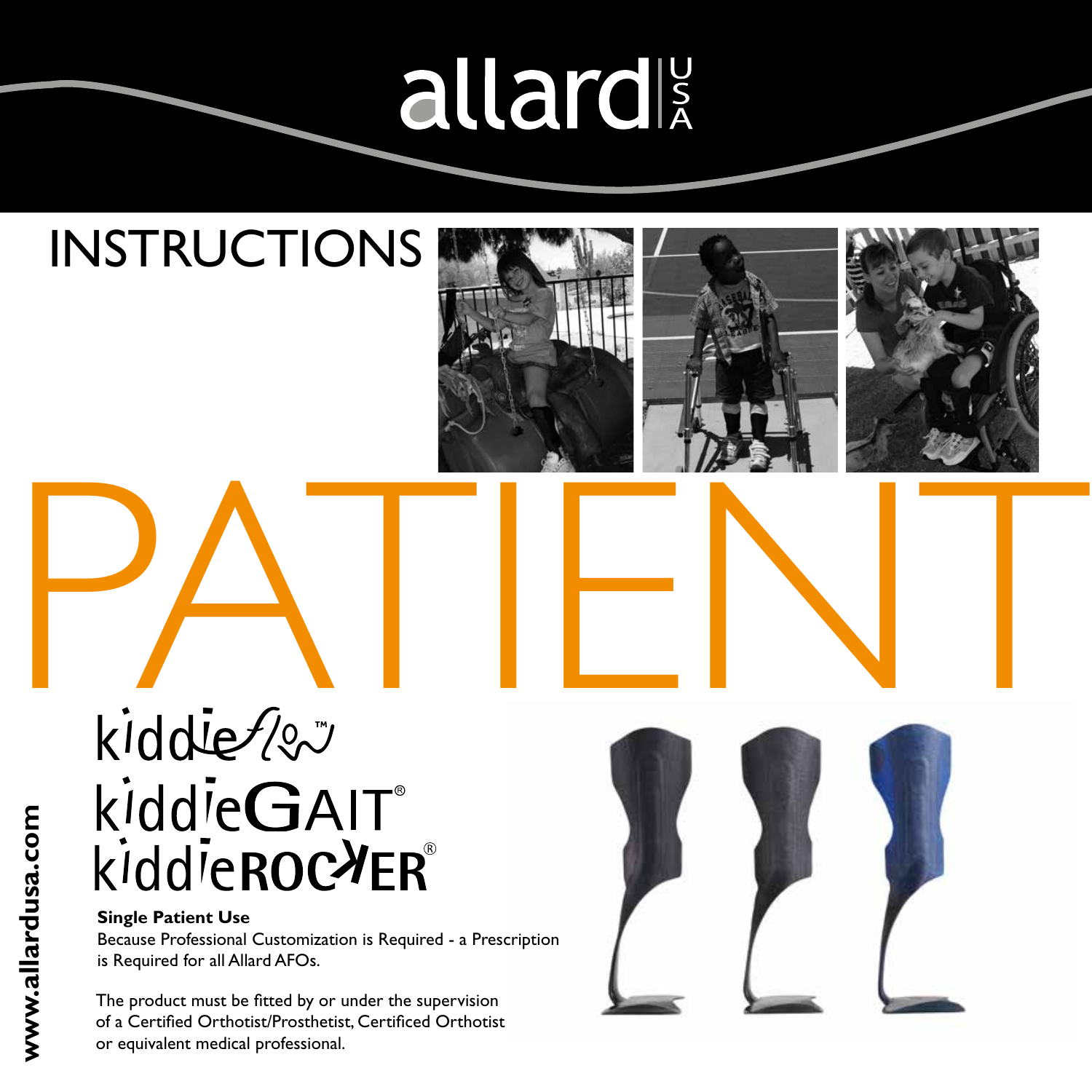# **INTENDED USE**

KiddieFLOWTM/KiddieGAIT®/KiddieROCKER® is intended to support the foot/ankle complex in a more functional posture while allowing more normal ROM during the developmental years.

*The fitter has selected KiddieFLOWTM/KiddieGAIT®/ KiddieROCKER®, the original and highest quality carbon composite dynamic response floor reaction AFO available, to meet the child's specific needs.*



Carbon composites offer durability and decreased weight and bulk as compared to traditional braces. The unique characteristics of this material requires careful attention to maintain the life of the brace. Failure to follow the enclosed guidelines may result in decreased function or damage to the orthosis and may void the warranty.

# **WARRANTY REGISTRATION**

Your orthosis comes with a six month warranty. The warranty registration must be completed and submitted by your orthotist within 10 days of fitting to validate the warranty. We encourage you to request a copy of the completed warranty for your records.





# **OTHER ORTHOTIC INTERVENTION**

KiddieFLOWTM/KiddieGAIT®/KiddieROCKER® provides stability and dynamic assist to lift the foot while walking. Often, the child will require an additional foot orthosis to properly position the foot. This additional orthosis will work in conjunction with KiddieFLOW™/KiddieGAIT<sup>®</sup>/ KiddieROCKER®to improve the child's walking pattern and often permit him/her to walk for longer periods of time before tiring.

# **SHOES & SOCKS**

The thinness of the carbon composites allows the orthosis to fit into most standard shoes without having to increase shoe size. However, a shoe with good support is important. Sandals and loafers, for example, do not offer good support and should not be worn with KiddieFLOWTM/KiddieGAIT®/KiddieROCKER®.

A shoe that provides good support to the sides of the foot and the heel will hold KiddieFLOWTM/KiddieGAIT®/KiddieROCKER® and any accompanying orthosis in proper position to provide the best possible support for the foot and ankle. A rocker toe will assist in a smooth rollover as the child walks. The orthotist fit the KiddieFLOW™/KiddieGAIT®/KiddieROCKER® and any accompanying orthosis based on the height of the heel on the shoe the child was wearing at the time of the fitting. Talk with the orthotist before selecting shoes that have significantly different heel heights.

KiddieFLOWTM/KiddieGAIT®/KiddieROCKER® should always have an interface between the front of the brace and the leg. Tall cotton socks are suggested for increased comfort. They also keep the brace padding protected from perspiration and soiling.

There should be an interface between the foot and the KiddieFLOWTM/KiddieGAIT<sup>®</sup>/ KiddieROCKER® footplate. Your orthotist may have placed an orthotic insole, or custom orthosis with a non-skid interface on top of the footplate. If not, ask your orthotist for recommendation of what type interface will be best.

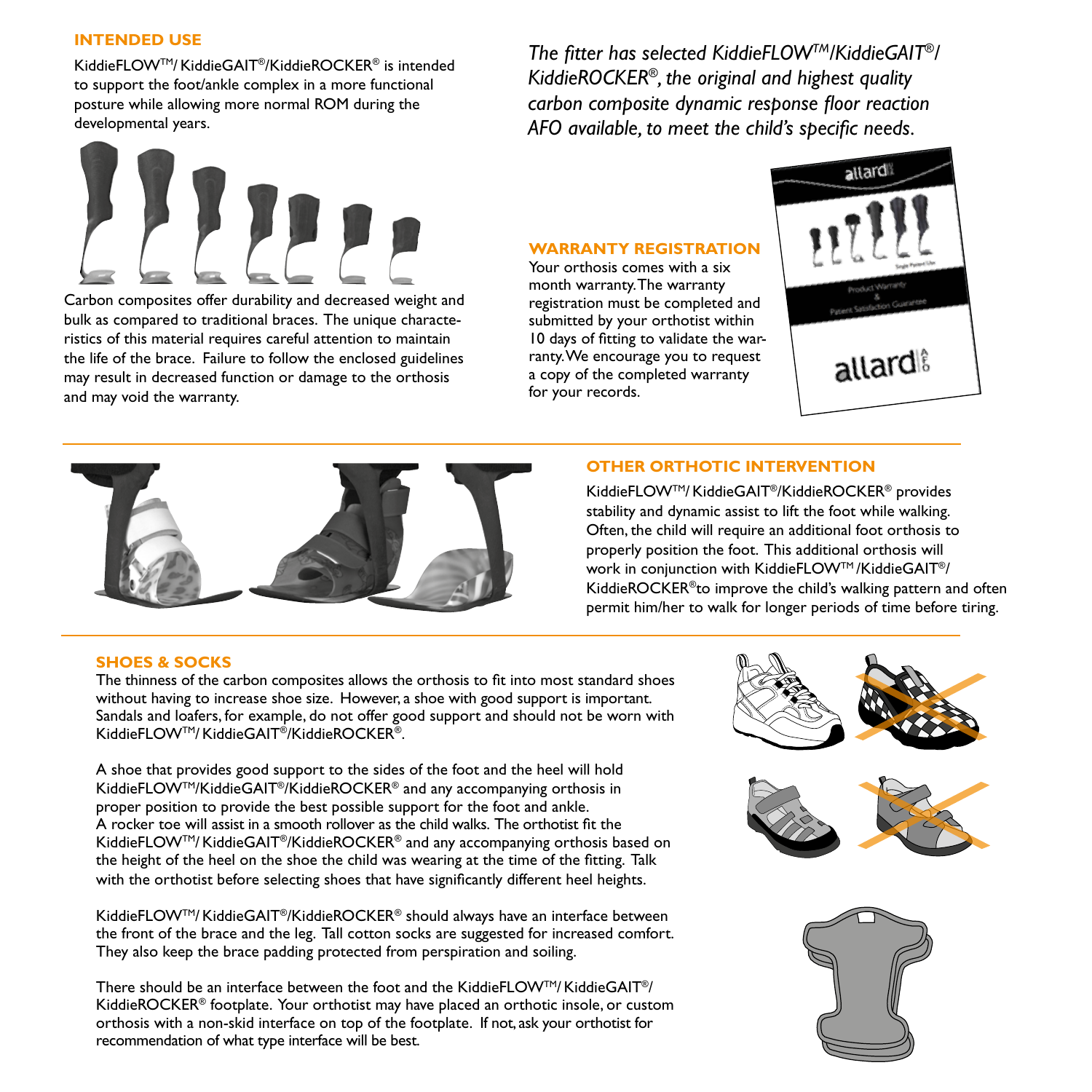# **PUTTING ON THE ORTHOSIS**



**I.** If the orthotist has fabricated a plastic orthosis that wraps around the foot, apply this to the child first.



**2.** If the orthotist provided any other foot orthotic, place it on top of the KiddieFLOWTM/KiddieGAIT®/ KiddieROCKER® footplate.





**3.** Place the brace into the shoe.

**4.** Slide the foot into the shoe. Close snugly.

# **REMOVING THE ORTHOSIS**



Pull from front to back to release the strap. Slide hand under orthosis and pull up to remove from shoe.

**IMPORTANT: ONLY pull from front to back to release the straps.** The wings are made flexible for comfort. However, they will break if repeatedly flexed back and forth. Straps must be removed from front to back. If straps are removed by pulling from back to front, this will cause the wings to fracture.

**KiddieFLOWTM, KiddieGAIT® & KiddieROCKER® with D-ring Straps**

Note: If applicable the D-ring should be attached to the appropriate side of the AFO so it can be removed using the hand with greater dexterity.

- 1. Lay strap on front of AFO, open alligator tab on strap end w/o D-ring (A) and secure to Velcro.
- 2. Attach D-ring end of the strap (B) by folding over alligator tab and securing to Velcro.
- 3. Repeat process for lower wings.
- 4. Wrap straps around back of the leg and loop through the D-ring.

# **KiddieGAIT® & KiddieROCKER® Baby Sizes**

Note: The strap can be attached to the appropriate side of the AFO so it can be removed using either hand.

To attach the wrap around strap:

- 1. Lay strap so the solid section of strap will lay against the back of the child's leg.
- 2. Wrap straps around the front, securing to Velcro on both sets of AFO wings.
- 3. Wrap straps around back of leg and press on to solid section of strap.